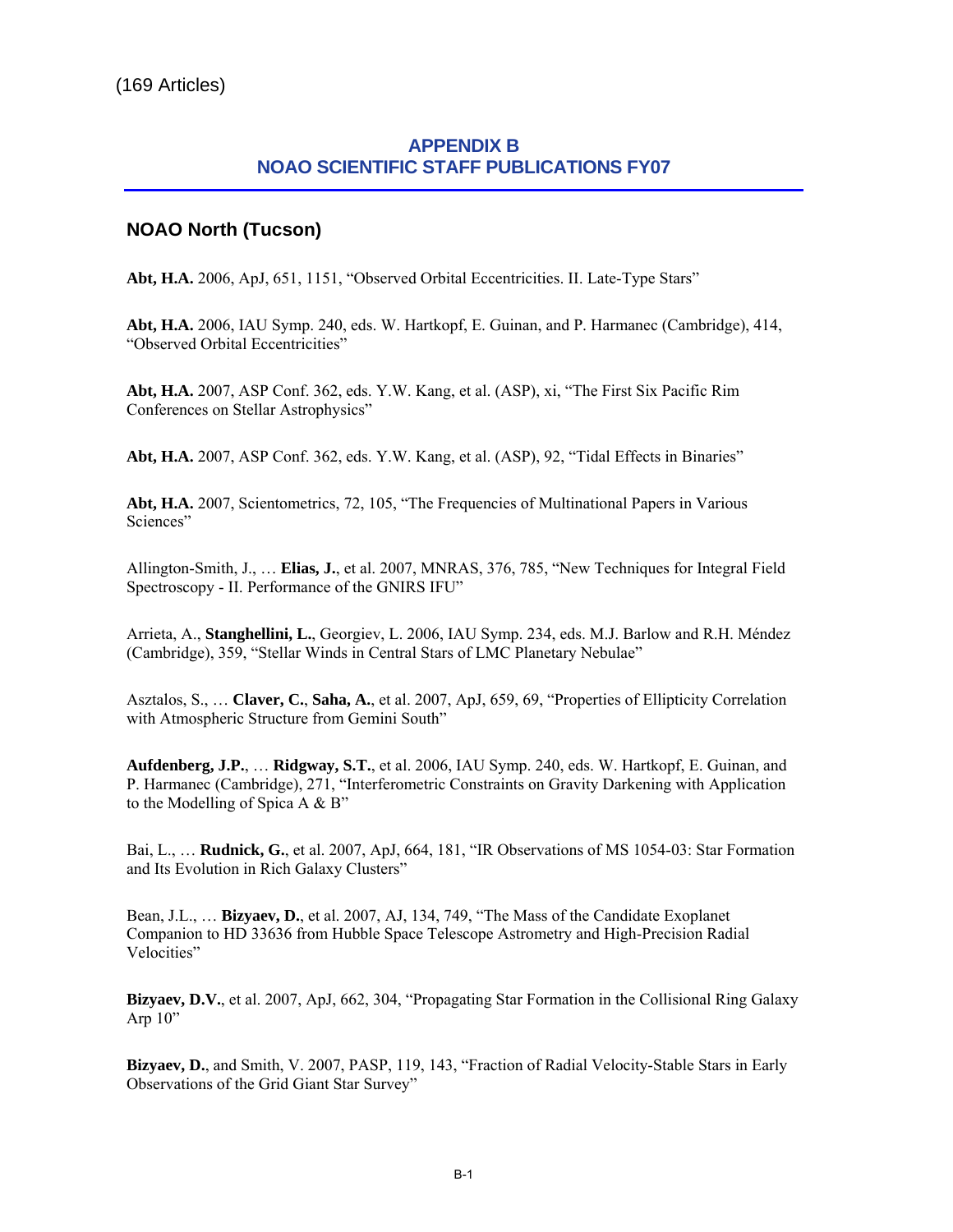**Blum, R.D.**, **Mould, J.R.**, et al. 2006, AJ, 132, 2034, "Spitzer SAGE Survey of the Large Magellanic Cloud. II. Evolved Stars and Infrared Color-Magnitude Diagrams"

Bonanos, A.Z., … **Macri, L.M.**, … **Matheson, T.**, et al. 2006, ApJ, 652, 313, "The First DIRECT Distance Determination to a Detached Eclipsing Binary in M33"

Borucki, W.J., … **Howell, S.**, et al. 2007, ASP Conf. 366, eds. C. Afonso, D. Weldrake, and T. Henning (ASP), 309, "KEPLER Mission Status"

Brand, K., **Dey, A.**, ... **Jannuzi, B.T.**, et al. 2007, ApJ, 663, 204, "Optical Line Diagnostics of  $z \sim 2$ Optically Faint Ultraluminous Infrared Galaxies in the Spitzer Boötes Survey"

Briceno, C., … **Sherry, W.H.**, et al. 2007, Protostars and Planets V, eds. B. Reipurth, D. Jewitt, and K. Keil (University of Arizona), 345, "The Low-Mass Populations in OB Associations"

Brinkworth, C.S., … **Howell, S.B.**, et al. 2007, ApJ, 659, 1541, "Spitzer Space Telescope Observations of Magnetic Cataclysmic Variables: Possibilities for the Presence of Dust in Polars"

Brinkworth, C.S., … **Howell, S.B.**, et al. 2007, ASP Conf. 372, eds. R. Napiwotzki and M.R. Burleigh (ASP), 333, "Spitzer Space Telescope Observations of Circumbinary Dust Disks around Polars"

Brittain, S.D., … **Najita, J.R.**, et al. 2007, ApJ, 659, 685, "Warm Gas in the Inner Disks around Young Intermediate-Mass Stars"

Brodwin, M., … **Brand, K.**, **Dey, A.**, … **Jannuzi, B.T.**, et al. 2006, ApJ, 651, 791, "Photometric Redshifts in the IRAC Shallow Survey"

Brown, M.J.I., **Dey, A.**, **Jannuzi, B.T.**, **Brand, K.**, et al. 2007, ApJ, 654, 858, "The Evolving Luminosity Function of Red Galaxies"

Chary, A., … **Dickinson, M.**, et al. 2007, ApJ, 665, 257, "Hubble Ultra Deep Field-JD2: Mid-Infrared Evidence for a  $z \sim 2$  Luminous Infrared Galaxy"

Chen, C., et al. 2007, Proceedings of the Conference In the Spirit of Bernard Lyot: The Direct Detection of Planets and Circumstellar Disks in the 21st Century, ed. P. Kalas (University of Calilfornia), "The Dust and Gas Around Beta Pictoris"

Ciardi, D.R., … **Howell, S.B.**, et al. 2006, AJ, 132, 1989, "Spitzer Space Telescope Observations of Var Her 04: Possible Detection of Dust Formation in a Superoutbursting Tremendous Outburst Amplitude Dwarf Nova"

Ciardi, D.R., … **Ridgway, S.T.**, et al. 2007, ApJ, 659, 1623, "The Angular Diameter of λ Boötis"

Cole, A.A., … **Saha, A.**, et al. 2007, ApJ, 659, L17, "Leo A: A Late-blooming Survivor of the Epoch of Reionization in the Local Group"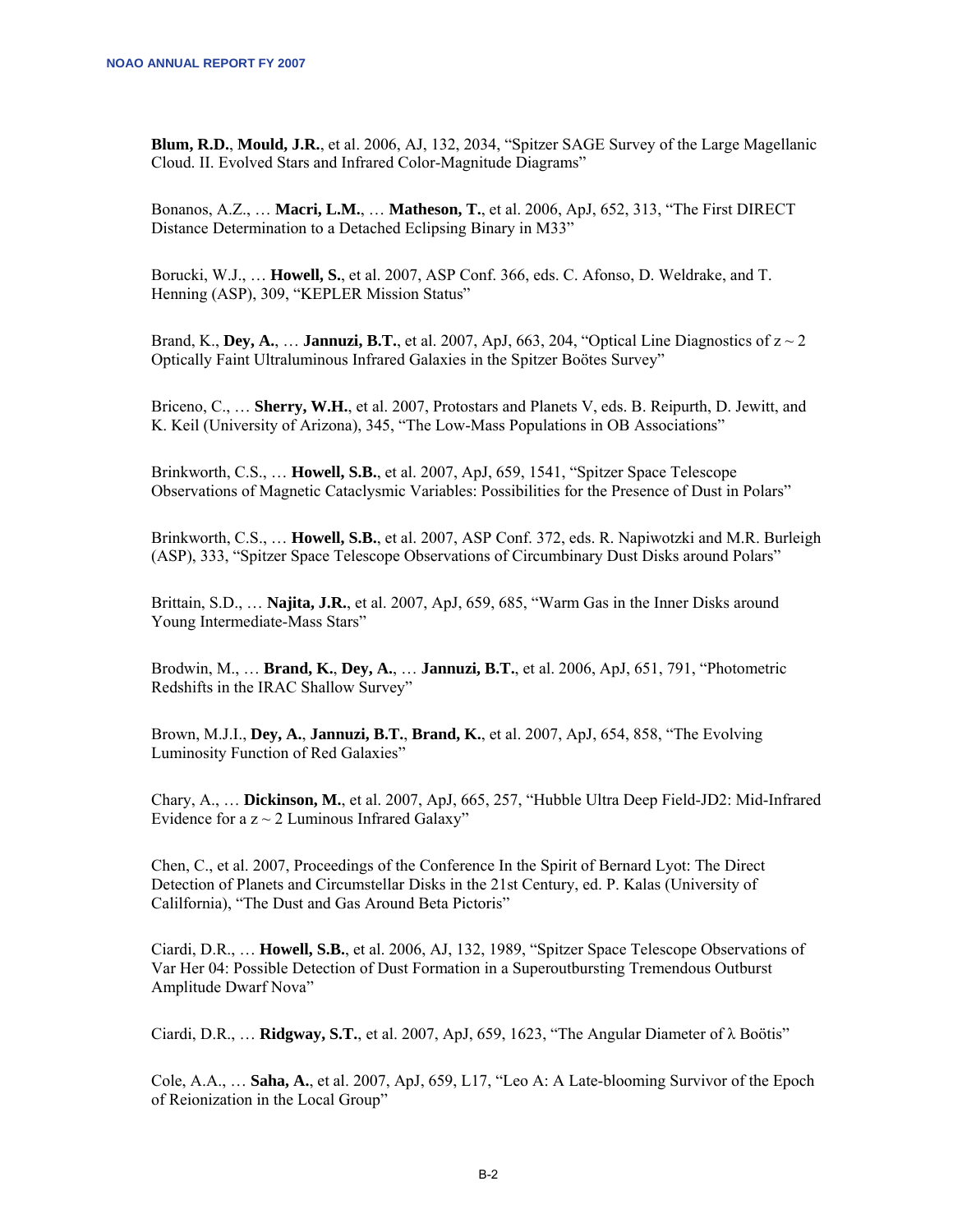Conselice, C.J., … **Lotz, J.**, et al. 2007, ApJ, 660, L55, "AEGIS: The Diversity of Bright Near-IRselected Distant Red Galaxies"

Cooray, A., … **Dickinson, M.**, et al. 2007, ApJ, 659, L91, "IR Background Anisotropies in Spitzer GOODS Images and Constraints on First Galaxies"

Crook, A.C., … **Macri, L.M.**, et al. 2007, ApJ, 655, 790, "Groups of Galaxies in the Two Micron All Sky Redshift Survey"

Dahlen, T., … **Dickinson, M.**, et al. 2007, ApJ, 654, 172, "Evolution of the Luminosity Function, Star Formation Rate, Morphology, and Size of Star-forming Galaxies Selected at Rest-Frame 1500 and  $2800$  Å"

Davis, M., … **Lotz, J.**, et al. 2007, ApJ, 660, L1, "The All-Wavelength Extended Groth Strip International Survey (AEGIS) Data Sets"

Davis, T.M., … **Matheson, T.**, … **Smith, R.C.**, et al. 2007, ApJ, 666, "Scrutinizing Exotic Cosmological Models Using Essence Supernova Data Combined with Other Cosmological Probes"

De Lucia, G., … **Rudnick, G.**, et al. 2007, MNRAS, 374, 809, "The Build-up of the Colourmagnitude Relation in Galaxy Clusters since  $z \sim 0.8$ "

Desai, V., … **Rudnick, G.**, et al. 2007, ApJ, 660, 1151, "The Morphological Content of 10 EDisCS Clusters at  $0.5 \le z \le 0.8$ "

Eisenhardt, P.R., … **Dickinson, M.**, et al. 2007, ApJS, 169, 225, "Multiaperture UBVRIzJHK Photometry of Galaxies in the Coma Cluster"

Elbaz, D., … **Dickinson, M.**, … **MacDonald, E.**, et al. 2007, A&A, 468, 33, "The Reversal of the Star Formation-density Relation in the Distant Universe"

Erdogdu, P., … **Macri, L.M.**, et al. 2006, MNRAS, 373, 45, "Reconstructed Density and Velocity Fields from the 2MASS Redshift Survey"

Farnham, T.L., **Samarasinha, N.H.**, et al. 2007, AJ, 133, 2001, "Cyanogen Jets and the Rotation State of Comet Machholz (C/2004 Q2)"

Fekel, F.C., **Hinkle, K.H.**, **Joyce, R.R.**, et al. 2007, AJ, 133, 17, "Infrared Spectroscopy of Symbiotic Stars. V. First Orbits for Three S-Type Systems: Henize 2-173, CL Scorpii, and AS 270"

Ferrarese, L., **Mould, J.R.**, et al. 2007, ApJ, 654, 186, "The Discovery of Cepheids and a Distance to NGC 5128"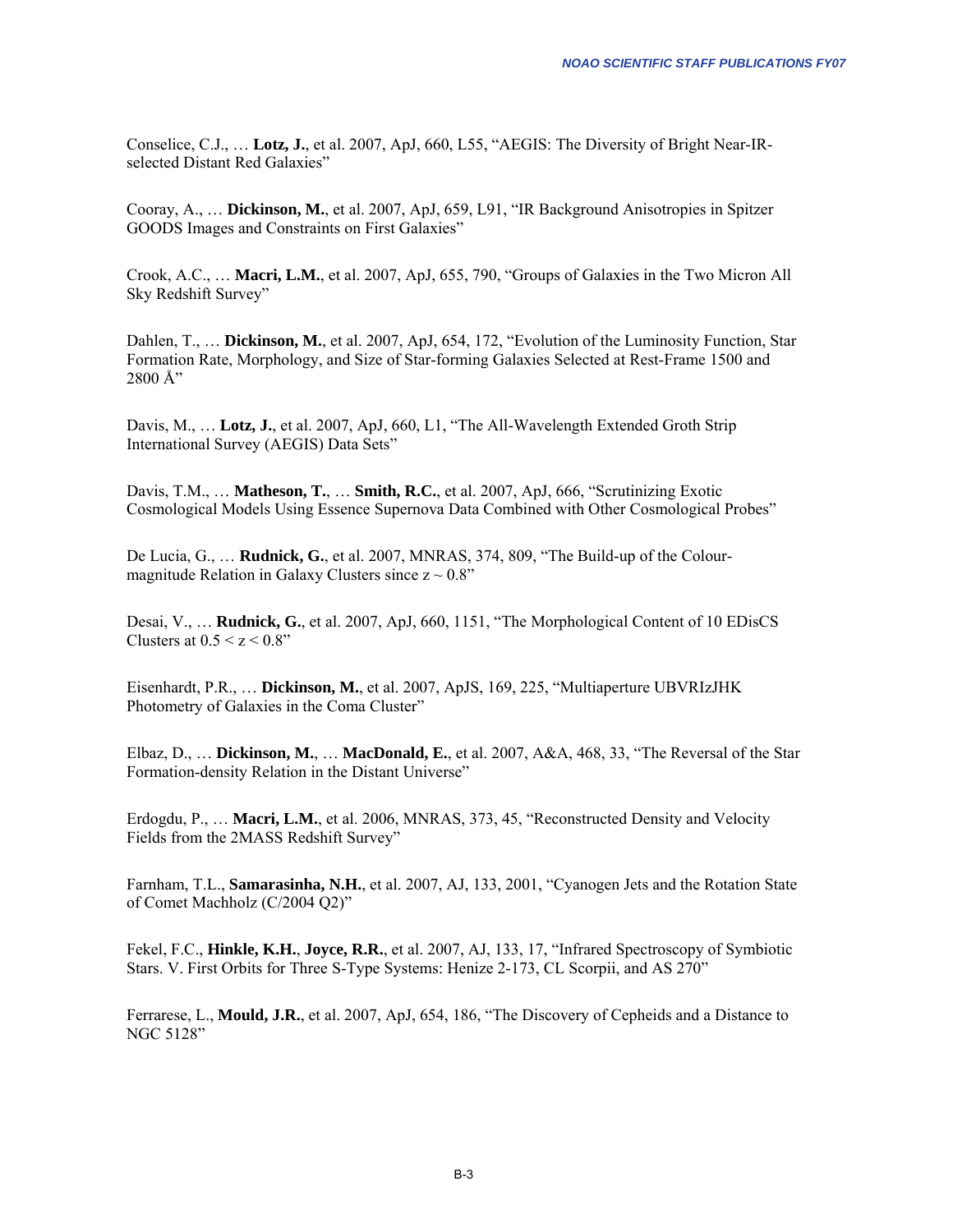Fountain, J.W., **Abt, H.A.** 2006, Proceedings of the Fifth International Conference on Oriental Astronomy, eds. K.-Y. Chen, et al. (Chiang Mai University), 69, "A New Date for the Crab Nebula Supernova Burst"

Garg, A., … **Smith, R.C.**, et al. 2007, AJ, 133, 403, "Light Curves of Type Ia Supernovae from Near the Time of Explosion"

Gerke, B.F., … **Lotz, J.**, et al. 2007, ApJ, 660, L23, "The DEEP2 Galaxy Redshift Survey: AEGIS Observations of a Dual AGN at  $z = 0.7$ "

Gies, D.R., … **Aufdenberg, J.P.**, **Ridgway, S.T.**, et al. 2007, ApJ, 654, 527, "CHARA Array K'-Band Measurements of the Angular Dimensions of Be Star Disks"

Glassgold, A.E., **Najita, J.**, Igea, J. 2007, ApJ, 656, 515, "Neon Fine-Structure Line Emission by X-Ray Irradiated Protoplanetary Disks"

Gogarten, S., … **Rudnick, G.**, et al. 2007, IAU Symp. 235, eds. F. Combes and J. Palous (Cambridge), 201, "The Size-Luminosity Relation of Disk Galaxies in EDisCS Clusters"

Golimowski, D., … **Chen, C.**, et al. 2007, Proceedings of the Conference In the Spirit of Bernard Lyot: The Direct Detection of Planets and Circumstellar Disks in the 21st Century, ed. P. Kalas (University of Calilfornia), "Observations and Models of the Debris Disk around the K Dwarf HD 92945"

Guyon, O., … **Ridgway, S.T.**, et al. 2006, ApJS, 167, 81, "Theoretical Limits on Extrasolar Terrestrial Planet Detection with Coronagraphs"

Hao, H., … **Matheson, T.**, et al. 2007, ApJ, 659, L99, "Strongly Variable z=1.48 Fe II and Mg II Absorption in the Spectra of z=4.05 GRB 060206"

Harrison, T.E., … **Howell, S.B.**, et al. 2007, ApJ, 656, 444, " Spitzer IRS Spectroscopy of Intermediate Polars: Constraints on Mid-Infrared Cyclotron Emission"

Harrison, T.E., **Howell, S.B.**, et al. 2007, AJ, 133, 162, "The Nature of the Secondary Star in the Black Hole X-Ray Transient V616 Mon (=A0620-00)"

Hines, D.C., … **Najita, J.**, et al. 2007, Proceedings of the Conference In the Spirit of Bernard Lyot: The Direct Detection of Planets and Circumstellar Disks in the 21st Century, ed. P. Kalas (University of California), "The Moth: An Unusual Circumstellar Debris Structure Associated with HD 61005"

**Hinkle, K.H.**, **Brittain, S.D.**, Lambert, D.L. 2007, ApJ, 664, 501, "Infrared High-Resolution Spectroscopy of Post-AGB Circumstellar Disks. I. HR 4049: The Winnowing Flow Observed?"

**Howell, S.B.**, et al. 2006, ApJ, 652, 709, " Mass Determination and Detection of the Onset of Chromospheric Activity for the Substellar Object in EF Eridani"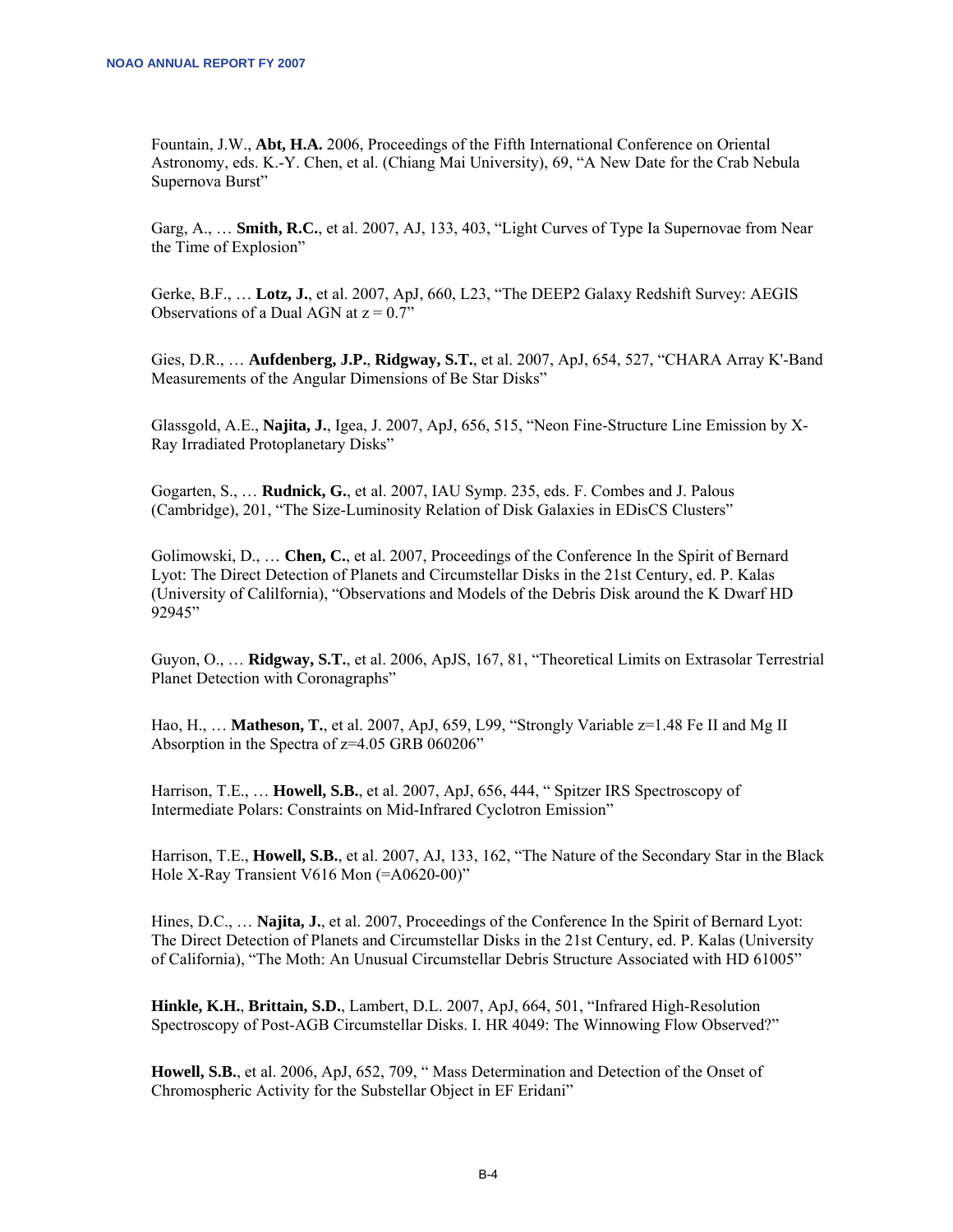Huynh, M., …**Dickinson, M**., et al. 2007, ApJ, 667, L9, "The Far-Infrared Luminosity Function from GOODS-N: Constraining the Evolution of Infrared Galaxies for  $z \le 1$ "

Johnson, A.M., **Pompea, S.M.**, … **Walker, C.E.**, **Sparks, R.T.** 2007, SPIE Proc. 6668, eds. R.J. Koshel, G.G. Gregory (SPIE), "Hands-On Optics: An Informal Science Education Initiative"

Kafka, S., **Howell, S.B.**, et al. 2007, AJ, 133, 1645, "A Photometric and Spectroscopic Study of the Cataclysmic Variable ST LMi During 2005-2006"

Kassin, S.A., … **Lotz, J.M.**, et al. 2007, ApJ, 660, L35, "The Stellar Mass Tully-Fisher Relation to z = 1.2 from AEGIS"

**Kinman, T.D.**, **Salim, S.**, Clewley, L. 2007, ApJ, 662, L111, "The Identification of Blue Horizontal Branch Stars Using GALEX and Other Photometry"

**Kinman, T.D.**, et al. 2007, MNRAS, 375, 1381, "Kinematic Structure in the Galactic Halo at the North Galactic Pole: RR Lyrae and Blue Horizontal Branch Stars Show Different Kinematics"

Knight, M.M., … **Samarasinha, N.H.**, et al. 2007, Icarus, 187, 199, "Ground-based Visible and Near-IR Observations of Comet 9P/Tempel 1 During the Deep Impact Encounter"

Konidaris, N. P., … **Lotz, J.M.**, et al. 2007, ApJ, 660, L7, "AEGIS: Galaxy Spectral Energy Distributions from the X-Ray to Radio"

Kriek, M., … **Rudnick, G.**, et al. 2006, ApJ, 649, L71, "Spectroscopic Identification of Massive Galaxies at  $z \sim 2.3$  with Strongly Suppressed Star Formation"

Labbe, I., … **Rudnick, G.**, et al. 2007, ApJ, 665, "The Color-Magnitude Distribution of Field Galaxies to  $z \sim 3$ : The Evolution and Modeling of the Blue Sequence"

**Lauer, T.R.**, et al. 2007, ApJ, 664, 226, "The Centers of Early-Type Galaxies with Hubble Space Telescope. VI. Bimodal Central Surface Brightness Profiles"

**Lauer, T.R.**, et al. 2007, ApJ, 662, 808, "The Masses of Nuclear Black Holes in Luminous Elliptical Galaxies and Implications for the Space Density of the Most Massive Black Holes"

Lebzelter, T., … **Hinkle, K.**, et al. 2006, ApJ, 653, L145, "Tracing the Development of Dust around Evolved Stars: The Case of 47 Tuc"

**Lee, J.C.** 2007, PASP, 119, 858, "On the Prevalence of Starbursts in Dwarf Galaxies"

**Lee, T.-H.**, et al. 2007, ApJ, 665, 341, "Optically Thick Radio Cores of Narrow-Waist Bipolar Nebulae"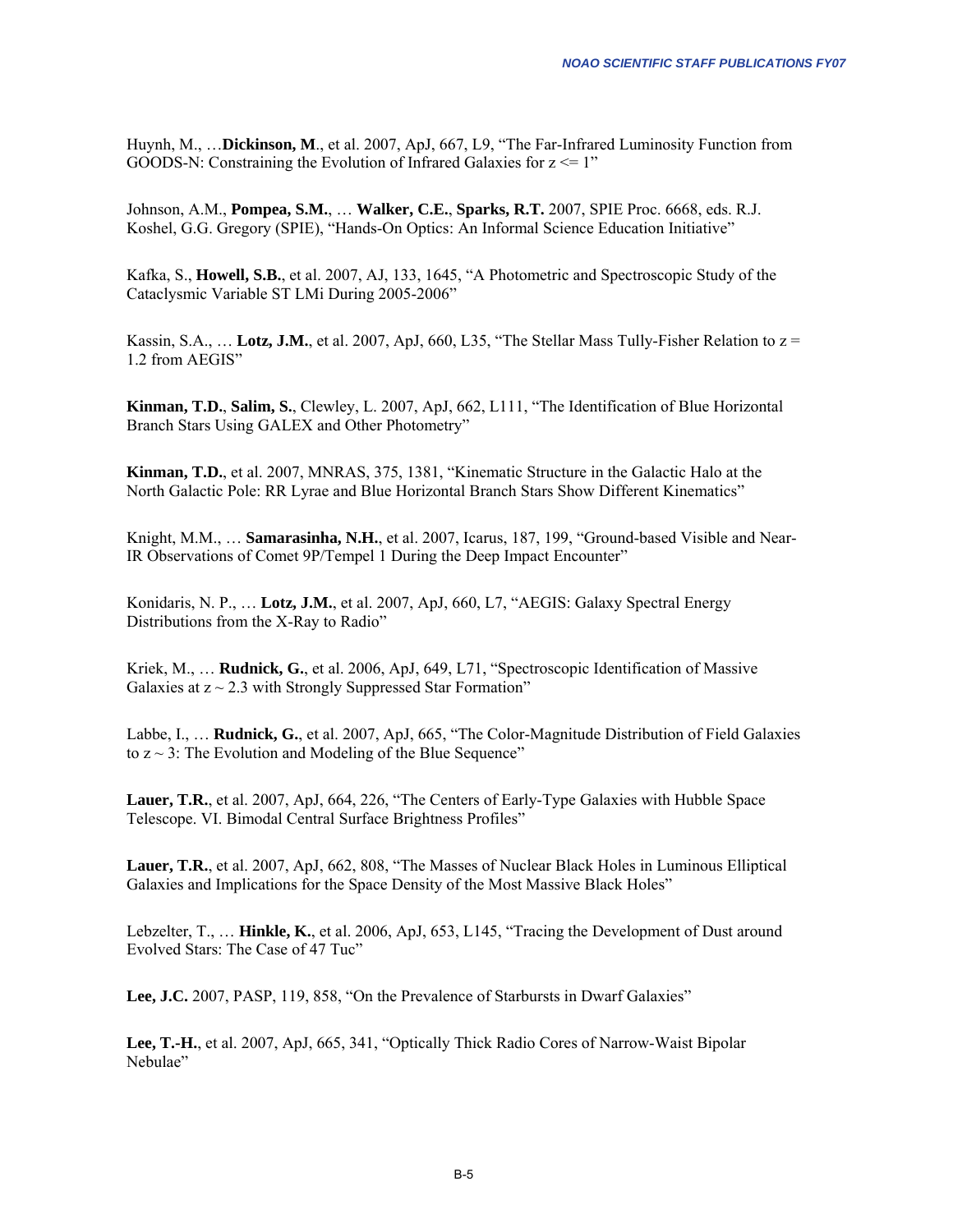**Lee, T.-H.**, **Stanghellini, L.**, et al. 2007, AJ, 133, 987, "High-Resolution Spectra of Bright Central Stars of Bipolar Planetary Nebulae and the Question of Magnetic Shaping"

**Lee, T.-H.**, **Stanghellini, L.**, et al. 2007, ASP Conf. 372, eds. R. Napiwotzki and M.R. Burleigh (ASP), 173, "High Resolution Echelle Spectroscopy of Central Stars of Bipolar Planetary Nebulae: Disclosing the Shaping Mechanisms of Asymmetric Planetary Nebulae"

**Lee, T.-H.**, **Stanghellini, L.**, **Shaw, R.A.**, et al. 2006, IAU Symp. 234, eds. M.J. Barlow and R.H. Méndez (Cambridge), 447, "Carbon Abundances in the Small Magellanic Cloud Planetary Nebulae"

Le Floc'h, E., … **Lotz, J.M.**, et al. 2007, ApJ, 660, L65, "Far-Infrared Characterization of an Ultraluminous Starburst Associated with a Massively Accreting Black Hole at z=1.15"

Lilly, S.J., … **Daddi, E.**, et al. 2007, ApJS, 172, 70, "zCOSMOS: A Large VLT/VIMOS Redshift Survey Covering  $0 < z < 3$  in the COSMOS Field"

Lin, L., … **Lotz, J.**, et al. 2007, ApJ, 660, L51, "AEGIS: Enhancement of Dust-enshrouded Star Formation in Close Galaxy Pairs and Merging Galaxies up to  $z \sim 1$ "

Livingston, W., **Wallace, L.**, et al. 2007, ApJ, 657, 1137, "Sun-as-a-Star Spectrum Variations 1974- 2006"

**Macri, L.M.**, et al. 2006, ApJ, 652, 1133, "A New Cepheid Distance to the Maser-Host Galaxy NGC 4258 and Its Implications for the Hubble Constant"

Maraston, C., **Daddi, E.**, … **Dickinson, M.**, et al. 2006, ApJ, 652, 85, "Evidence for TP-AGB Stars in High-Redshift Galaxies, and Their Effect on Deriving Stellar Population Parameters"

Marchesini, D., … **Rudnick, G.**, et al. 2007, ApJ, 656, 42, "The Rest-Frame Optical Luminosity Functions of Galaxies at  $2 \le z \le 3.5$ "

Mason, E., … **Howell, S.B.**, et al. 2007, A&A, 467, 277, "First Detection of Zeeman Absorption Lines in the Polar VV Puppis. Observations of Low Activity States"

Massey, P., … **Smith, R.C.**, et al. 2007, AJ, 133, 2393, "A Survey of Local Group Galaxies Currently Forming Stars. II. UBVRI Photometry of Stars in Seven Dwarfs and a Comparison of the Entire Sample"

McCarthy, D.W., … **Samarasinha, N.H.**, et al. 2007, Icarus, 189, 184, "Comet Hale Bopp in Outburst: Imaging the Dynamics of Icy Particles with HST/NICMOS"

McSaveney, J. A., … **Hinkle, K.H.**, et al. 2007, MNRAS, 378, 1089, "Abundances in Intermediatemass AGB Stars Undergoing Third Dredge-up and Hot-bottom Burning"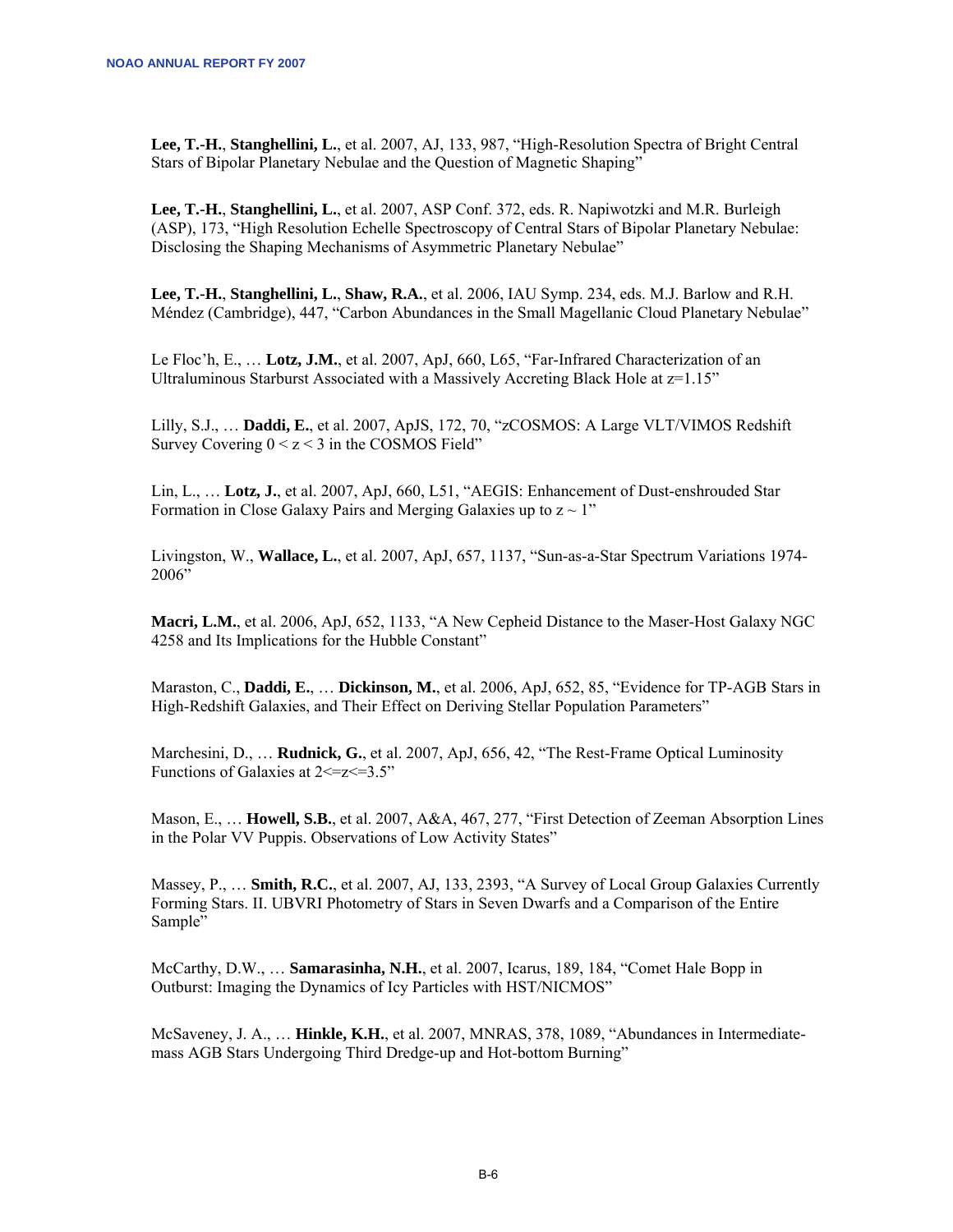Meijerink, R., Glassgold, A., **Najita, J.** 2007, Proceedings of the Conference In the Spirit of Bernard Lyot: The Direct Detection of Planets and Circumstellar Disks in the 21st Century, ed. P. Kalas (University of California), "Probing X-ray Irradiated Protoplanetary Disks"

Meixner, M., … **Blum, R.**, … **Mould, J.**, et al. 2006, AJ, 132, 2268, "Spitzer Survey of the Large Magellanic Cloud: Surveying the Agents of a Galaxy's Evolution (SAGE). I. Overview and Initial Results"

Metchev, S., … **Najita, J.**, et al. 2007, Proceedings of the Conference In the Spirit of Bernard Lyot: The Direct Detection of Planets and Circumstellar Disks in the 21st Century, ed. P. Kalas (University of California), "Multi-Wavelength Modeling of the Resolved Debris Disk around HD 107146"

Meyer, M.R., … **Najita, J.**, … **Strom, S.**, et al. 2006, PASP, 118, 1690, "The Formation and Evolution of Planetary Systems: Placing Our Solar System in Context with Spitzer"

**Mighell, K.J.** 2007, Proceedings of the 2007 NASA Science Technology Conference, "Improving the Precision of Near-Infrared Stellar Photometry by Modeling the Image Formation Process within a Lossy Detector"

Miknaitis, G., … **Smith, R.C.**, … **Matheson, T.**, et al. 2007, ApJ, 666, 674, "The ESSENCE Supernova Survey: Suervey Optimization, Observations, and Supernova Photometry"

Miroshnichenko, A.S., … **Hinkle, K.H.**, et al. 2006, ASP Conf. 355, eds. M. Kraus and A.S. Miroshnichenko (ASP), 315, "B[e] Stars with Warm Dust: Revealing the Nature of Unclassified B[e] Stars and Expanding the Family"

Mobasher, B., … **Mould, J.**, et al. 2007, ApJS, 172, 117, "Photometric Redshifts of Galaxies in COSMOS"

Monnier, J.D., … **Ridgway, S.**, et al. 2007, Science, 317, 342, "Imaging the Surface of Altair"

Moro-Martin, A., … **Najita, J.**, et al. 2007, ApJ, 658, 1312, "Are Debris Disks and Massive Planets Correlated?"

Moustakas, L.A., … **Lotz, J.M.**, et al. 2007, ApJ, 660, L31, "A Strong-Lens Survey in AEGIS: The Influence of Large-Scale Structure"

Mukadam, A.S, … **Howell, S.B.**, et al. 2007, ApJ, 667, 433, "Discovery of Two New Accreting Pulsating White Dwarf Stars"

**Najita, J.R.**, **Strom, S.E.**, Muzerolle, J. 2007, MNRAS, 378, 369, "Demographics of Transition Objects"

**Najita, J.R.**, et al. 2007, Protostars and Planets V, eds. B. Reipurth, D. Jewitt, and K. Keil (University of Arizona Press), 507, "Gaseous Inner Disks"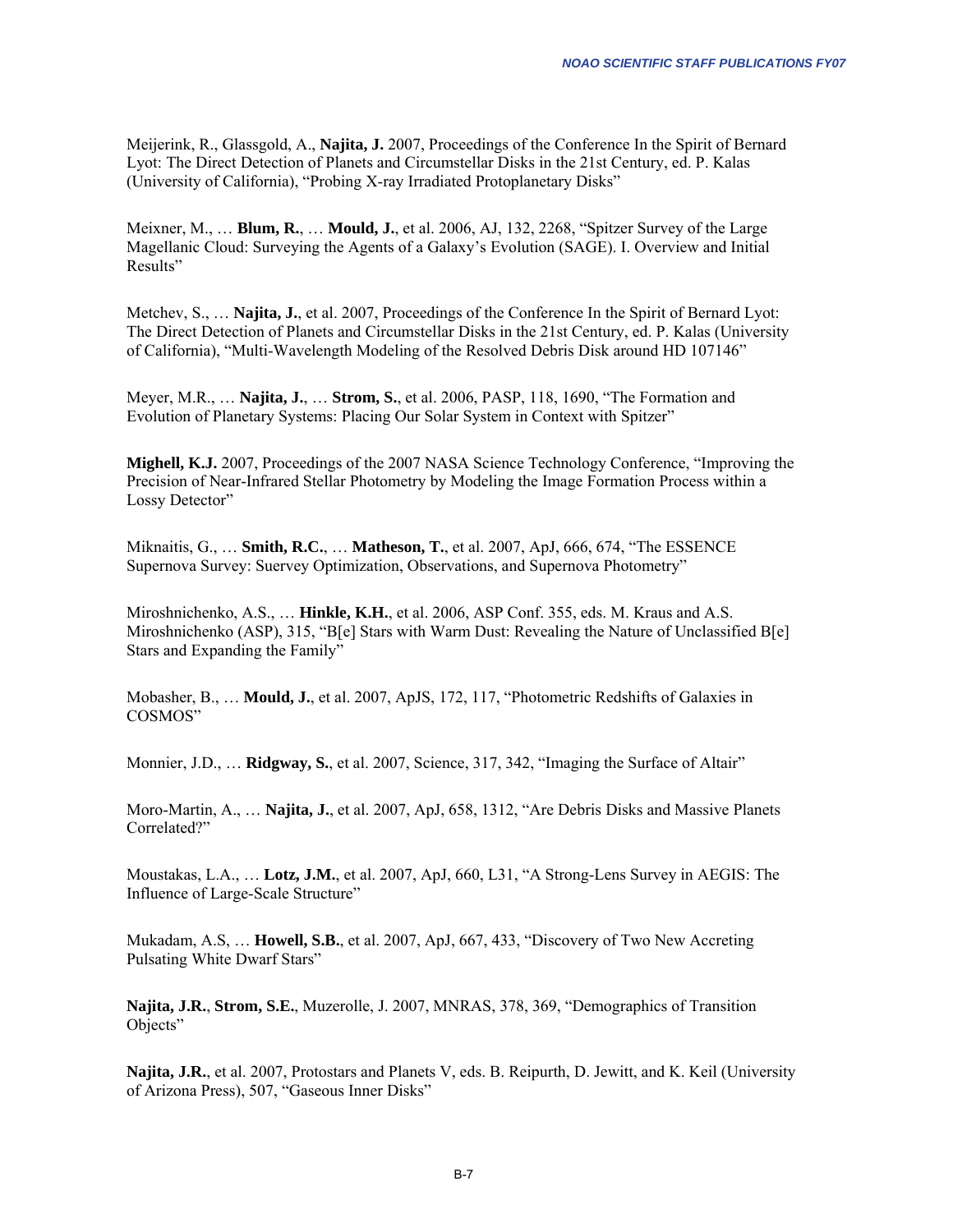Noeske, K.G., … **Lotz, J.M.**, et al. 2007, ApJ, 660, L43, "Star Formation in AEGIS Field Galaxies since  $z=1.1$ : The Dominance of Gradually Declining Star Formation, and the Main Sequence of Starforming Galaxies"

Noeske, K.G., … **Lotz, J.M.**, et al. 2007, ApJ, 660, L47, "Star Formation in AEGIS Field Galaxies since  $z=1.1$ : Staged Galaxy Formation and a Model of Mass-dependent Gas Exhaustion"

Oey, M.S., … **Smith, R.C.**, et al. 2007, ApJ, 661, 801, "The Survey for Ionization in Neutral Gas Galaxies. III. Diffuse, Warm Ionized Medium and Escape of Ionizing Radiation"

Pascucci, I., … **Najita, J.**, et al. 2007, ApJ, 663, 383, "Detection of [Ne II] Emission from Young Circumstellar Disks"

Pascucci, I., … **Najita, J.**, et al. 2006, ApJ, 651, 1177, "Formation and Evolution of Planetary Systems: Upper Limits to the Gas Mass in Disks around Sun-like Stars"

Pierce, C.M., **Lotz, J.M.**, et al. 2007, ApJ, 660, L19, "AEGIS: Host Galaxy Morphologies of X-Rayselected and Infrared-selected Active Galactic Nuclei at  $0.2 \le z \le 1.2$ "

**Pompea, S.M.** 2007, Education and Training in Optics and Photonics (ETOP) 2007 Conference Proceedings, ed. M. Nantel, "Hands-On Optics: From Art to Science in Discovering Light and Color"

**Pompea, S.M.** 2006, ASTC Dimensions, Sept/Oct, 8, "Hands-On Optics: Teaching the Technology behind Astronomy"

**Pompea, S.M.** 2007, ASTC Dimensions, Jul/Aug, 13, "Science Sonatas: Listening to Data"

**Pompea, S.M.**, … **Walker, C.E.**, **Sparks, R.T.** 2007, Education and Training in Optics and Photonics (ETOP) 2007 Conference Proceedings, ed. M. Nantel, "Using Misconceptions Research in the Design of Optics Instructional Materials and Teacher Professional Development Programs"

Quadri, R., … **Rudnick, G.**, et al. 2007, AJ, 134, 1103 "The Multiwavelength Survey by Yale-Chile (MUSYC): Deep Near-Infrared Imaging and the Selection of Distant Galaxies"

Quadri, R.,  $\ldots$  **Rudnick, G.**, et al. 2007, ApJ, 654, 138, "Clustering of K-selected Galaxies at  $2 < z <$ 3.5: Evidence for a Color-Density Relation"

Ravikumar, C.C., … **Daddi, E.**, et al. 2007, A&A, 465, 1099, "New Spectroscopic Redshifts from the CDFS and a Test of the Cosmological Relevance of the GOODS-South Field"

Ravindranath, S., … **Lotz, J.**, **Dickinson, M.**, et al. 2006, ApJ, 652, 963, "The Morphological Diversities Among Star-forming Galaxies at High Redshifts in the Great Observatories Origins Deep Survey"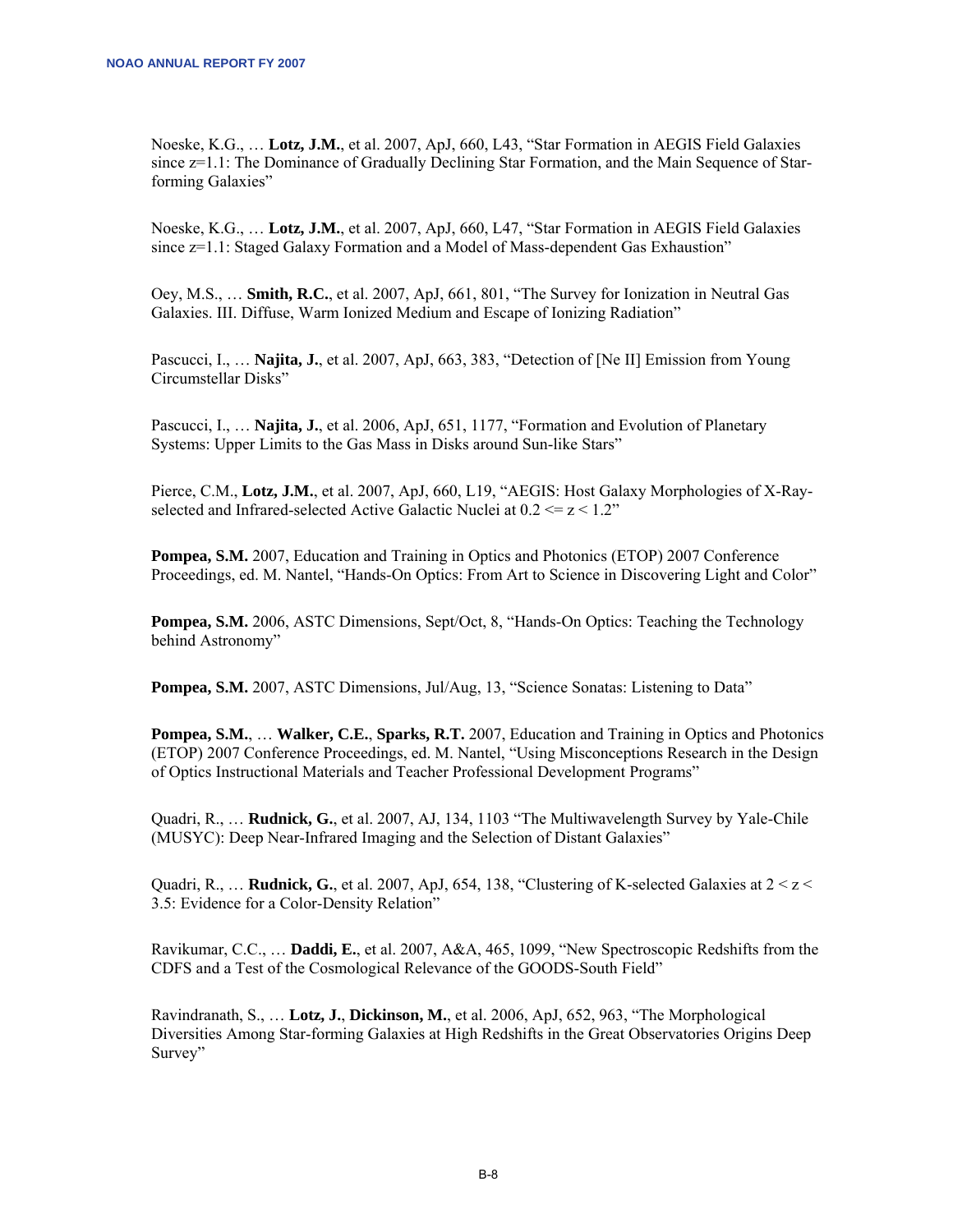**Reddy, N.A.,** et al. 2006, ApJ, 653, 1004, "A Spectroscopic Survey of Redshift  $1.4 < z < 3.0$  Galaxies in the GOODS-North Field: Survey Description, Catalogs, and Properties"

Rest, A., … **Smith, R.C.**, et al. 2007, ASP Conf. 324, eds. L. Romano, M. Corradi, and U. Munari (ASP), 146, "Light Echoes of SNe in the LMC"

Rettura, A., … **Dickinson, M.**, et al. 2006, A&A, 458, 717, "Comparing Dynamical and Photometricstellar Masses of Early-type Galaxies at  $z \sim 1$ "

Reuland, M., … **Dey, A.**, et al. 2007, AJ, 133, 2607, "Metal-Enriched Gaseous Halos around Distant Radio Galaxies: Clues to Feedback in Galaxy Formation"

Riess, A.G., … **Dickinson, M.**, … **MacDonald, E.**, et al. 2007, ApJ, 659, 98, "New Hubble Space Telescope Discoveries of Type Ia Supernovae at  $z \ge -1$ : Narrowing Constraints on the Early Behavior of Dark Energy"

**Rudnick, G.**, et al. 2006, ApJ, 50, 624, "Measuring the Average Evolution of Luminous Galaxies at z < 3: The Rest-Frame Optical Luminosity Density, Spectral Energy Distribution, and Stellar Mass Density"

**Samarasinha, N.H.** 2007, Advances in Space Research, 39, 421, "Rotation and Activity of Comets"

Sandage, A., … **Saha, A.**, et al. 2006, ApJ, 653, 843, "The Hubble Constant: A Summary of the Hubble Space Telescope Program for the Luminosity Calibration of Type Ia Supernovae by Means of Cepheids"

Sanders, D.B., … **Daddi, E.**, et al. 2007, ApJS, 172, 86, "S-COSMOS: The Spitzer Legacy Survey of the Hubble Space Telescope ACS 2 deg<sup>2</sup> COSMOS Field I: Survey Strategy and First Analysis"

Scarlata, C., … **Daddi, E.**, et al. 2007, ApJS, 172, 494, "The Redshift Evolution of Early-Type Galaxies in COSMOS: Do Massive Early-Type Galaxies Form by Dry Mergers?"

Schmidt, M.R., … **Hinkle, K.H.**, et al. 2007, Baltic Astro., 16, 14, "Chemical Composition and Spectroscopic Variability of CH CYG"

Scoville, N., … **Mould, J.**, et al. 2007, ApJS, 172, 38, "COSMOS: Hubble Space Telescope Observations"

Seymour, N., … **Dickinson, M.**, **Dey, A.**, et al. 2007, ApJS, 171, 353, "The Massive Hosts of Radio Galaxies Across Cosmic Time"

**Shaw, R.A.**, et al. 2007, PASP, 119, 19, "Confirmation of New Planetary Nebulae in the Large Magellanic Cloud"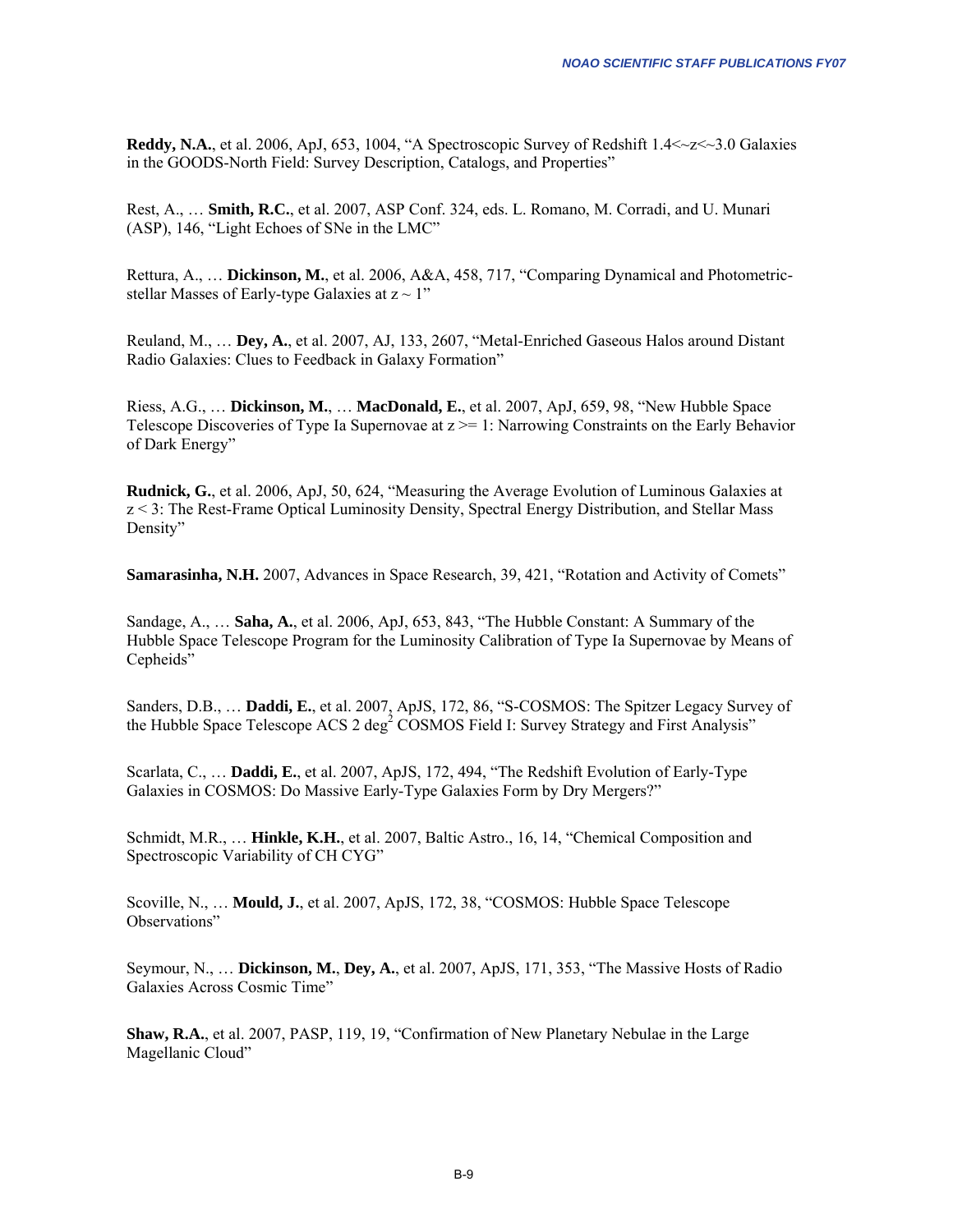**Shaw, R.A.**, **Stanghellini, L.**, et al. 2006, ApJS, 167, 201, "Hubble Space Telescope Images of Magellanic Cloud Planetary Nebulae"

**Shaw, R.A.** 2006, IAU Symp. 234, eds. M.J. Barlow and R.H. Méndez (Cambridge), 305, "Magellanic Cloud Planetary Nebulae"

Shields, J.C., … **Rudnick, G.**, et al. 2007, ApJ, 654, 125, "The Survey of Nearby Nuclei with the Space Telescope Imaging Spectrograph: Emission-Line Nuclei at Hubble Space Telescope Resolution"

Skillman, E.D., … **Lee, J.C.**, et al. 2007, IAU Symp. 241, eds. A. Vazdekis and R.F. Peletier (Cambridge), 286, "The Recent Star Formation Histories of Nearby Galaxies"

Smoker, J.V., … **Silva, D.**, et al. 2007, MNRAS, 378, 947, "Observations towards Early-type Stars in the ESO-POP Survey - II. Searches for Intermediate- and High-velocity Clouds"

**Sparks, R.T.**, **Pompea, S.M.**, **Walker, C.E.** 2007, Education and Training in Optics and Photonics (ETOP) 2007 Conference Proceedings, ed. M. Nantel, "The Development of a Low-Cost Laser Communication System for Classroom Use"

Stanek, K.Z., … **Matheson, T.**, et al. 2007, ApJ, 654, L21, "'Anomalous' Optical Gamma-Ray Burst Afterglows Are Common: Two  $z \sim 4$  Bursts, GRB 060206 and GRB 060210"

**Stanghellini, L.**, et al. 2006, ApJ, 651, 898, "Planetary Nebula Abundances and Morphology: Probing the Chemical Evolution of the Milky Way"

**Stanghellini, L.**, … **Shaw, R.A.**, et al. 2006, IAU Symp. 234, eds. M.J. Barlow and R.H. Méndez (Cambridge), 313, "The IRS Spitzer Spectra of the Magellanic Cloud Planetary Nebulae: Revealing the Dust and Gas Chemistry"

Stapelfeldt, K., … **Chen, C.**, et al. 2007, Proceedings of the Conference In the Spirit of Bernard Lyot: The Direct Detection of Planets and Circumstellar Disks in the 21st Century, ed. P. Kalas (University of Calilfornia), "An HST/Spitzer Study of the HD 10647 Debris Disk"

Steeghs, D., **Howell, S.B.**, et al. 2007, ApJ, 667, 442, "Dynamical Constraints on the Component Masses of the Cataclysmic Variable WZ Sagittae"

Stern, D., … **Dey, A.**, … **Jannuzi, B.T.**, et al. 2007, ApJ, 663, 677, "Mid-Infrared Selection of Brown Dwarfs and High-Redshift Quasars"

Stubbs, C.W., … **Smith, R.C.**, … **Saha, A.**, et al. 2007, ASP Conf. 364, ed. C. Sterken (ASP), 373, "Preliminary Results from Detector-Based Throughput Calibration of the CTIO Mosaic Imager and Blanco Telescope Using a Tunable Laser"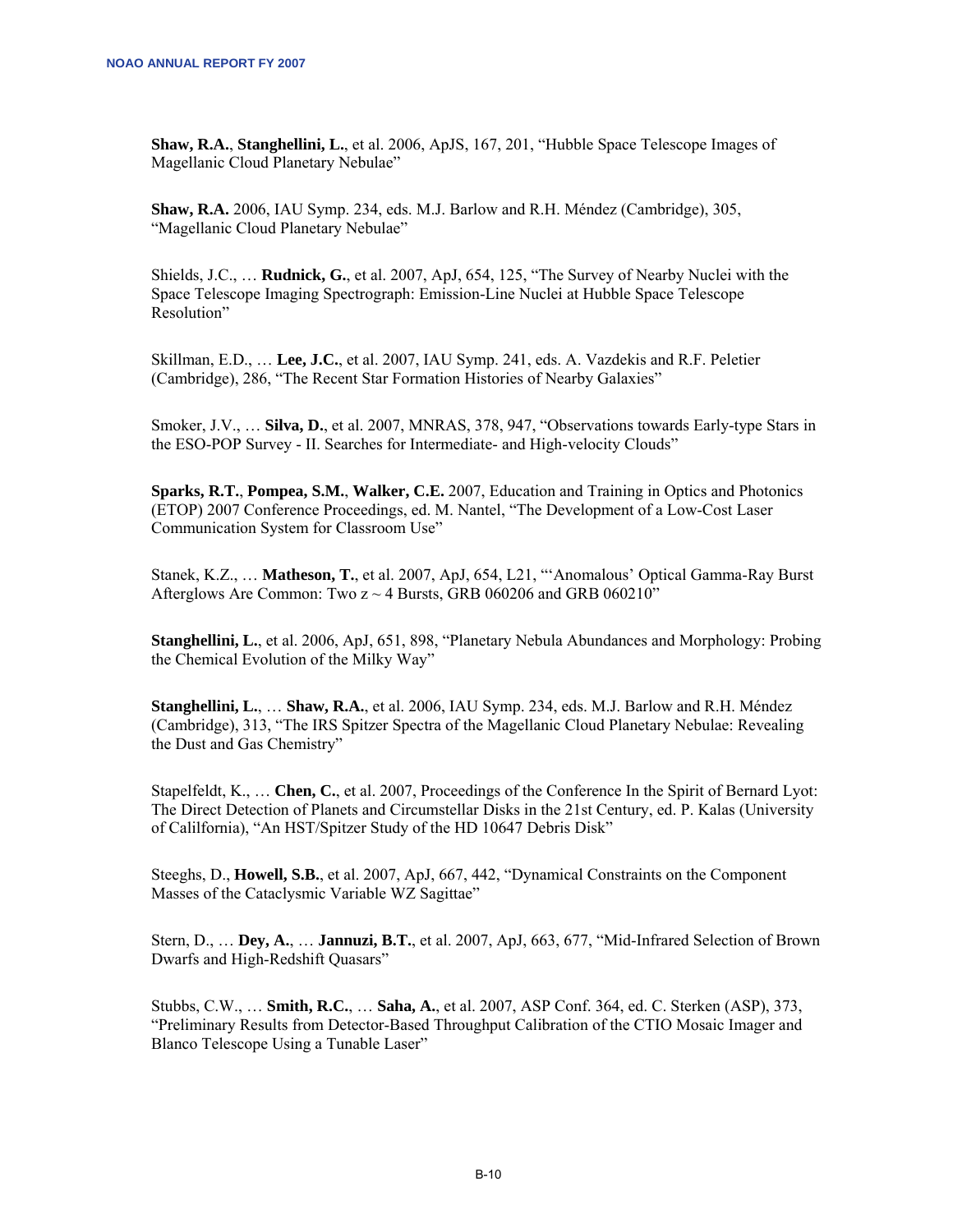Sullivan, I., … **Dey, A.**, **Dickinson, M.**, et al. 2007, ApJ, 657, 37, "Clustering of the IR Background Light with Spitzer: Contribution from Resolved Sources"

Szkody, P., … **Howell, S.B.**, et al. 2007, ASP Conf. 372, eds. R. Napiwotzki and M.R. Burleigh (ASP), 547, "Hotter than Expected: GALEX and HST Results on White Dwarfs in Cataclysmic Variables"

Trilling, D.E., … **Chen, C.**, et al. 2007, ApJ, 658, 1264, "Debris Disks in Main-sequence Binary Systems"

Trujillo, I., … **Rudnick, G.**, et al. 2007, Island Universes, ed. R.S. de Jong (Springer), 481, "Size Evolution of Galaxies Since z~3: Combining SDSS, GEMS and Fires"

Trujillo, I., … **Rudnick, G.**, et al. 2006, ApJ, 650, 18, "The Size Evolution of Galaxies Since z~3: Combining SDSS, GEMS, and FIRES"

Tucker, D.L., … **Smith, C.**, et al. 2007, ASP Conf. 364, ed. C. Sterken (ASP), 187, "The Photometric Calibration of the Dark Energy Survey"

Villaver, E., **Stanghellini, L.**, **Shaw, R.A.** 2007, ApJ, 656, 831, "The Mass Distribution of the Central Stars of Planetary Nebulae in the Large Magellanic Cloud"

Villaver, E., … **Stanghellini, L.**, et al. 2006, IAU Symp. 234, eds. M.J. Barlow and R.H. Méndez (Cambridge), 333, "How Planetary Nebulae Shells Interact with their Local Environment"

Wang, L., … **Blum, R., et al.** 2007, Applied Optics, 46, 25, 6460, "High-Accuracy Differential Image Motion Monitor Measurements for the Thirty Meter Telescope Site Testing Program"

**Walker, C.E.**, **Sparks, R. T.**, **Pompea, S. M.** 2007, Education and Training in Optics and Photonics (ETOP) 2007 Conference Proceedings, ed. M. Nantel, "Hands-On Optics Science Camps and Clubs"

**Walker**, **C. E., Sparks, R. T.**, **Pompea, S. M.** 2007, Education and Training in Optics and Photonics (ETOP) 2007 Conference Proceedings, ed. M. Nantel, "Optics Education in the International Year of Astronomy"

**Wallace, L.**, **Hinkle, K.** 2007, ApJS, 169, 159, "An Infrared Line List for C I"

**Wallace, L.**, Livingston, W.D. 2007, Geophys. Res. Lett., 34, L16805, "Thirty-five Year Trend of Hydrogen Chloride Amount above Kitt Peak, Arizona"

Ward, D. … **Walker**, **C. E., Pompea, S. M., et al.** 2006, The Earth Scientist, 22, 8*,* "GLOBE at Night: A World-Wide Hunt for Stars"

Waters, C.Z., … **Lauer, T.R.**, et al. 2006, ApJ, 650, 885, "Luminosity Function of Faint Globular Clusters in M87"